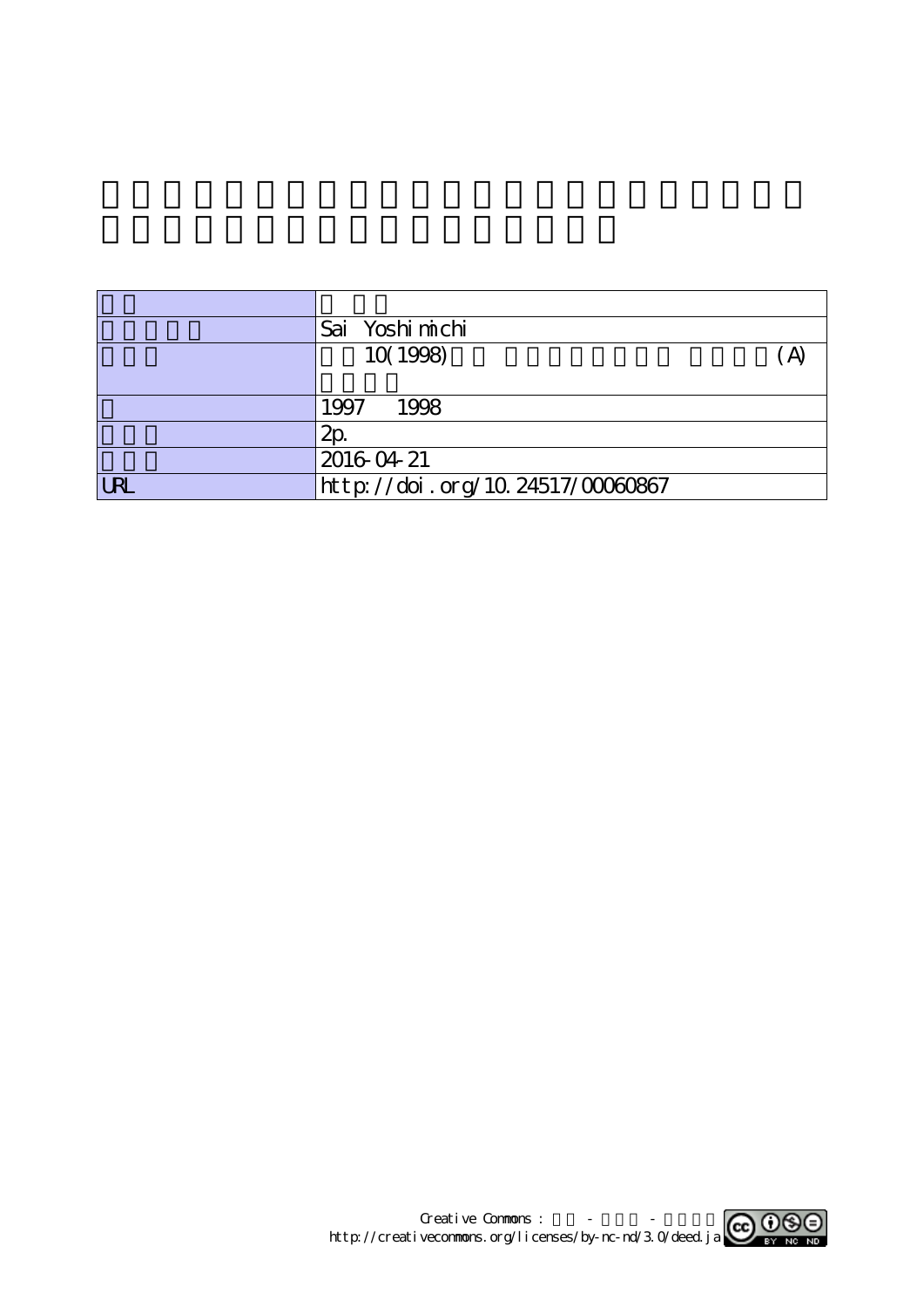## 小腸モノカルボン酸輸送体の組織及び細胞内分布の免疫化学的解析と薬物輸送の 分子機構

Research Project

|                                                        | $\mathsf{All}$<br>$\checkmark$ |
|--------------------------------------------------------|--------------------------------|
| Project/Area Number                                    |                                |
| 09771974                                               |                                |
| <b>Research Category</b>                               |                                |
| Grant-in-Aid for Encouragement of Young Scientists (A) |                                |
| <b>Allocation Type</b>                                 |                                |
| Single-year Grants                                     |                                |
| <b>Research Field</b>                                  |                                |
| Biological pharmacy                                    |                                |
| <b>Research Institution</b>                            |                                |
| Kanazawa University                                    |                                |
| <b>Principal Investigator</b>                          |                                |
| 崔 吉道<br>金沢大, 薬学部, 助手 (40262589)                        |                                |
| Project Period (FY)                                    |                                |
| 1997 - 1998                                            |                                |
| <b>Project Status</b>                                  |                                |
| Completed (Fiscal Year 1998)                           |                                |

### **Budget Amount [\\*help](https://support.nii.ac.jp/kaken/project_details)**

## **¥2,400,000 (Direct Cost: ¥2,400,000)**

Fiscal Year 1998: ¥900,000 (Direct Cost: ¥900,000) Fiscal Year 1997: ¥1,500,000 (Direct Cost: ¥1,500,000)

#### **Keywords**

mono carboxylic acid / MCT1 / transport / intestine / drug delivery / anti body / membrane vesicle / absorption

### **Research Abstract**

・MCT1のカルボキシ末端16アミノ酸残基に対する特異抗体(anti-MCT1/C16)を調製することに成功した。Anti-MCT1/C16は、既にMCT1タンパク質の存在が明らかなラット赤血球及び 心臓の膜画分に対しても交差反応を示した。

・研究代表者らがこれまでモノカルボン酸の輸送実験に用いてきたラット空腸刷子縁膜(BBM)小胞をCa^<2+>沈殿法により調製し、Western解析を行ったところ、MCT1と考えられる 約42kDaのタンパク質を検出することができた。

・このことから、膜小胞を用いた輸送実験で観察されたモノカルボン酸輸送にMCT1が関与していたことが示唆された。

・免疫組織化学的手法を用いたラット消化管各部におけるMCT1の臓器分布と細胞内局在性の検討を行ったところ、消化管全体を通したMCT1の分布は、胃、小腸の一部、盲腸、結腸で多 く、空腸、回腸では相対的に少ないことが明らかとなった。

・MCT1はすべての臓器で、主に未分化な細胞の側基底膜(BLM)側に多い傾向がみられたことから、未分化な細胞の分化に必要なエネルギーを積極的に取り入れるのに機能していることが 考えられた。また、盲腸と結腸ではそれ以外の細胞のBLM側にもみられた。下部消化管に棲息する嫌気性細菌は未消化食物や分泌液、脱落した上皮細胞に含まれる糖質を嫌気的に分解し